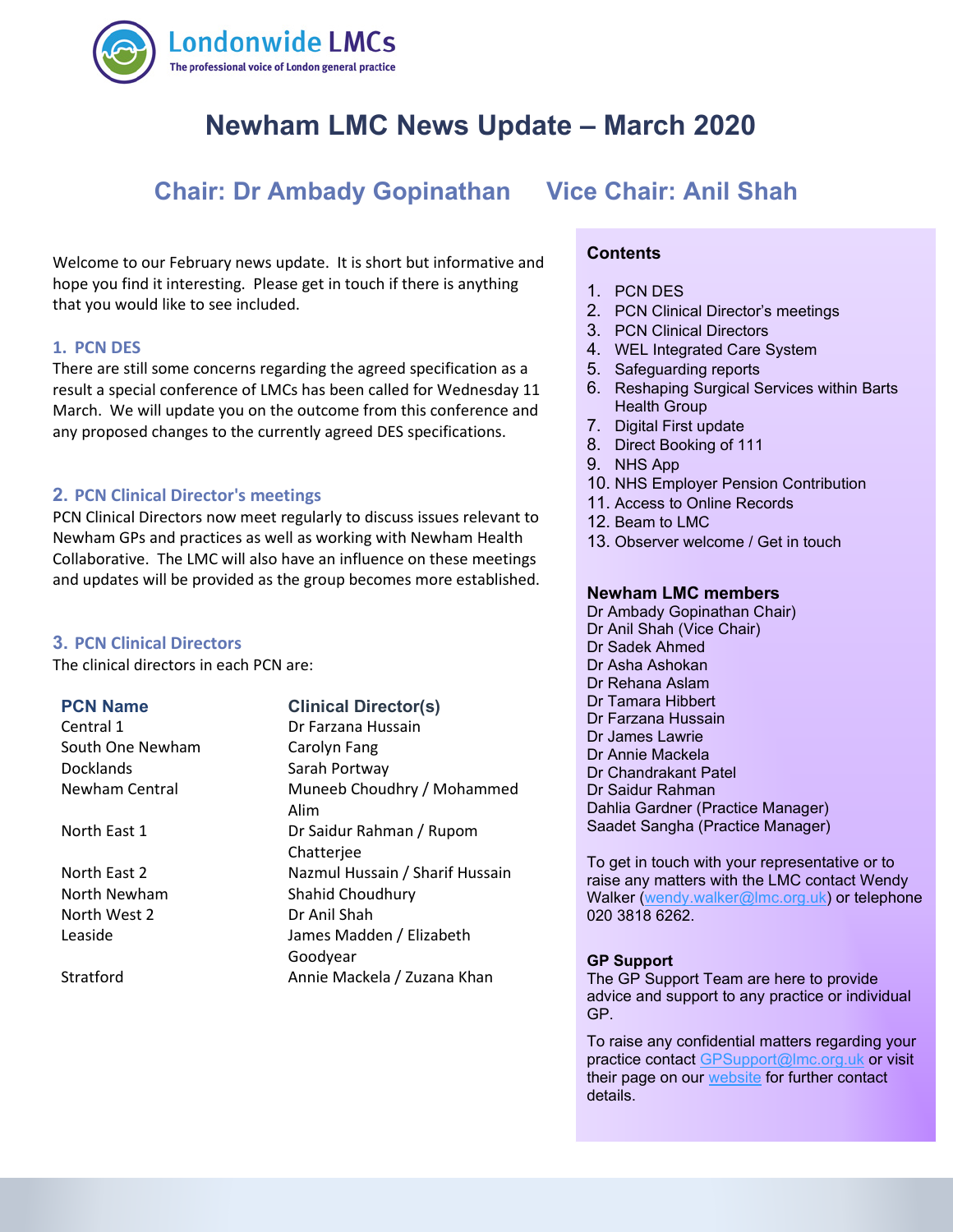# **4. WEL Integrated Care System**

The management of Newham CCG has joined with the CCGs for Waltham Forest and Tower Hamlets to become a WEL Integrated Care System. This will be formalised the merger of the seven north-east London CCGs which will be managed by three Integrated Care Systems where City & Hackney, Barking, Havering and Redbridge (BHR) along with WEL. Practices will be receiving information from the CCG and the LMC will also report on progress. Please feel free to get in touch if you have any concerns.

# **5. Safeguarding reports**

Agreement has been reached for the completion of reports and a Safeguarding LIS will be rolled out across NEL from April. Negotiations are still taking place on the date when payment should start and we ask that you keep records of all completed safeguarding reports as there is a possibility of backdated payments.

# **6. Reshaping of Surgical Services within the Barts Health Group**

Barts Health is engaged in a programme to standardise practice and outcomes across its five hospital groups. The strategy is based around six 'fixed points' that include:

- Emergency Departments, obstetric units and their co-dependent services at Newham, Whipps Cross and Royal London.
- Hyper Acute Stroke Unit at the Royal London with mechanical thrombectomy and emergency neurosurgery.
- Cardiac and Thoracic Centre at St Bartholomew's.
- Major Trauma Centre (MTC), children's complex services and their co-dependent services at the Royal London.
- Dental Hospital at Royal London
- Utilisation of surgical facilities at Barts Health Gateway Centre.

Research has shown that more than 80% of the population are happy to travel to a surgical centre of excellence at least for their surgery, while having follow up consultations nearer to home.

We will be receiving further updates as the programme progresses but please feel free to get in touch if you have any queries.

# **7. Digital First update**

**Practice/patient improvements** -NHS England London region mandate for all practices to offer online consultation by April 2020. LMC currently in discussion with NEL STP teams and have raised need to invest in change management and mapping of different clinical/IT systems. LMC will continue to meet with NEL STP to establish how practices will be supported with offering online consultation to patients including exploration of patients/service users decision making.

# **LEAD Events**

Londonwide Enterprise Ltd (LEL) was set up to provide affordable, high quality training and educational events for practice teams.

The Learning Education and Development (LEAD) team is always keen to hear what training is really needed on the ground – get in touch with any ideas by emailing lead@lmc.org.uk

#### **Upcoming Events:**

*Effective medical chaperoning 09:30am - 12:30pm* Thursday12 March 2020

*Property management for GP practices 1:00 pm – 4:30 pm* Thursday 23 April 2020

*Motivational interviewing 1:00pm – 4:00 pm* Wednesday 20 May 2020

## **UK LMC Conference – 6/7 May**

LMCs will be discussing motions for conference at their upcoming meetings. Saadet Sangha, Practice Manager, will be attending the Conference and we will update you on outcomes.